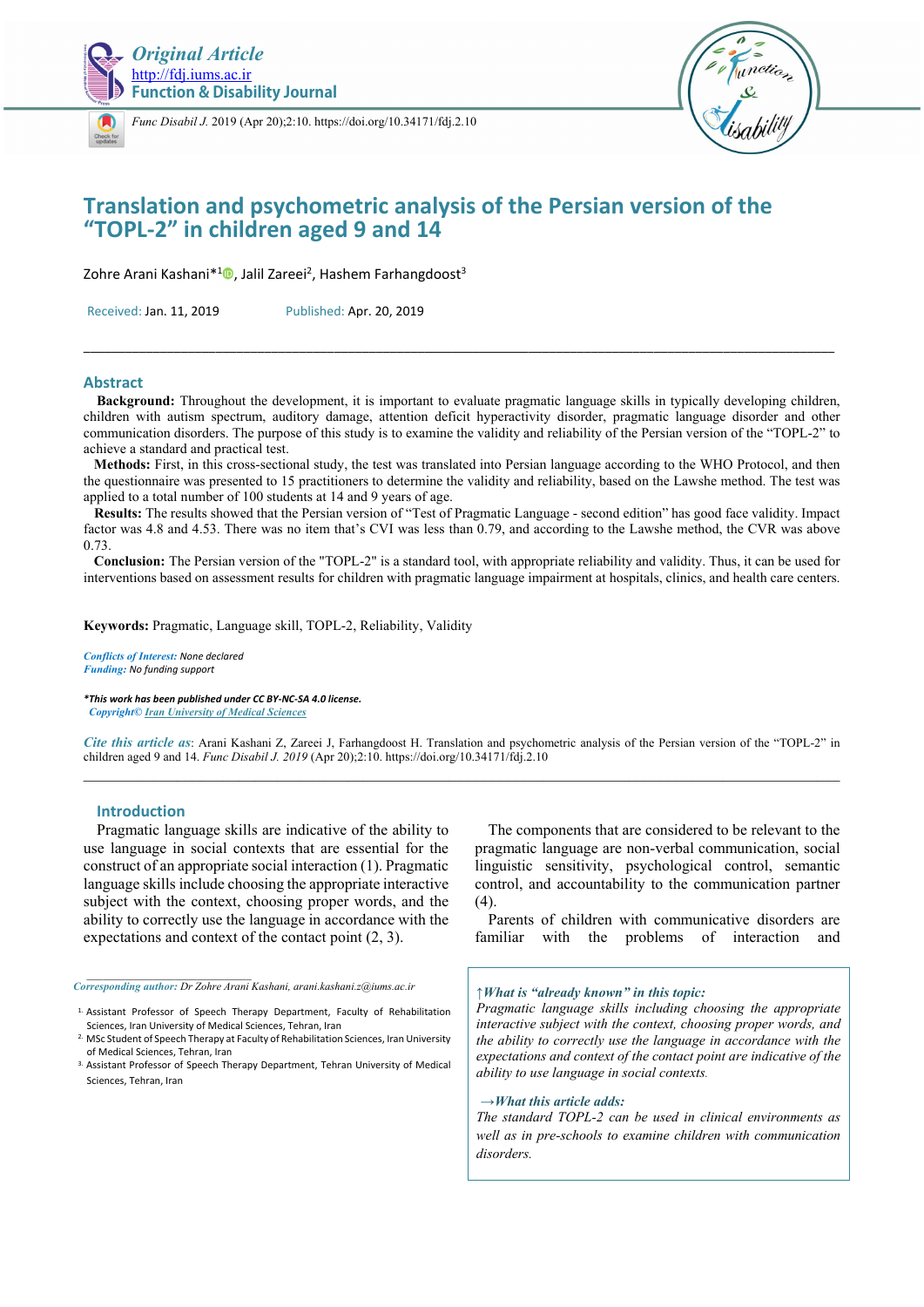communication, and specialists are aware of the consequences of this disability in language use (5).

To the best of our knowledge, there was no comprehensive valid and reliable pragmatic test in Persian. The Persian version of the "Test of Pragmatic Language second edition" can compensate for this shortage. This test examines the characteristics of the pragmatics and the interaction of children with communication problems and while determining the overall score of the child, shows how much and in what ways it is difficult (6).

Communication problems can lead to behavioral problems and social abnormalities in the future and the consequences of these problems will be epidemic in the community. Therefore, accurate evaluation and treatment of this aspect of communication in children can reduce the economic costs and prevent potential consequences in the society (7,8). This necessitates the existence of a comprehensive questionnaire as an evaluation tool and guidance for treatment.

It is important to note that the pragmatic language impairment is a central feature in many disorders, including: Hearing impairment, Attention Deficit Hyperactivity Disorder (ADHD), Autism Spectrum Disorder (ASD), and Fragile X syndrome (FXS); the two latter mentioned genetic disorders are part of a developmental neurodegenerative disorder (9-12).

Pragmatic language problems may also exist in other people in the community. A group of people with Traumatic Brain Injury (TBI) and especially damage to the Right Cerebral Hemisphere (RHD), which is a language acquired disturbance, may also have problems with the pragmatic language (13). Shallice and Burgess (1991) investigated the wide range of standard psychological nerve tests associated with frontal lobe damage and found that patients with frontal lobe damage do not have the ability to live in real life because of their difficulty in organizing (14). A deficit in the pragmatic languages interferes with linguistic performance in daily interaction with the social environment (15,16). Every speech acts contains information about social communication between speakers, and the problems of pragmatic language limits the social interactions which effects on the other areas of growth (17).

There are debates about the need for overlapping of the presence of Autism Spectrum Disorder (ASD) and pragmatic language impairment (PLI). Scientists reported a group of children who had prominent problems of pragmatics but had no symptoms of autism (18, 19). Scientists found a sample of children with language damage, of which 59% had additional behavioral problems, while behavioral problems in the normal children population were about 13% (20).

Considering the importance of accurately assessment of pragmatic language, developing a standard test is a demanding need. The "TOPL-2" can be a standard tool for evaluating the problems of pragmatics in various language disorders. The priority of this test over other tests such as the Children's Communication Checklist, is that the "TOPL-2" examines the children's communication not only as a screening test but as a tool for deep evaluation of pragmatic of language (21,22).

The TOPL-2 is the main test for analyzing the deep and extensive social interactions in the context. This test, designed by Diana and Trisha Phelps, is presented in a set consisting of questionnaires and responses, instructions and test images album and runs individually for 45-60 minutes. This test can measure pragmatic language-related skills in relation to tissue in children with various disorders, including learning disorders, autism spectrum disorders, social communication disorders and attention and concentration problems in the subsets of "physical context, audiences, subject, goal, sight-gestural clues, abstracts, and pragmatic test" (23, 24).

 In this process, the TOPL-2 options that evaluate a growth domain of commonly pragmatic behaviors include images which indicates common social situations and the examiner describes each of them by showing pictures to the child, or the child is asked to show one of the characters of the test (25). Descriptions of performance and scoring are detailed in the test instructions. The TOPL-2 yields one score which is a standard score based on the sum of the 43 primary items.

Because of the lack of a pragmatic test in Persian, translation and psychoanalysis of properties of the Persian version of the "TOPL-2" is necessary. It can be useful in the field of language and social communication disorders in various language disorders in various social contexts. This test is accessible, comprehensive and user friendly at pragmatic of language and almost there is no other test that has these characters.

This study was performed to translate and determine psychometric properties of the Persian version of the "TOPL-2" in children aged 9 and 14. The samples were selected from normal children in two age groups of 9 and 14 years old.

# **Methods**

Before the start of the research process, Trisha and Diana Phelps, the test developers, gave a written permission and upon that the translation and validation process began.

# *Translation to Persian*

Translation process of the questionnaire was according to the WHO protocol (26). The protocol includes the following steps: 1- Forward translation. 2- Expert Panel Back-translation. 3- Pre-testing and cognitive interviewing. 4- Final version.

 At first, two fluent Persian-speaker specialist with previous experience in the field of translation but not familiar with this questionnaire, translated the questionnaire from English into Persian. The translators tried to avoid translating word by word and did their best to transfer the main concept in a simple, clear and transparent manner so that in the future the questionnaire could be easily used by professionals. In the final stage, after the expert panel's point of view, the translation of this questionnaire was examined and surveyed and translated into Persian by a bilingual translator to deal with the translation difficulties this time.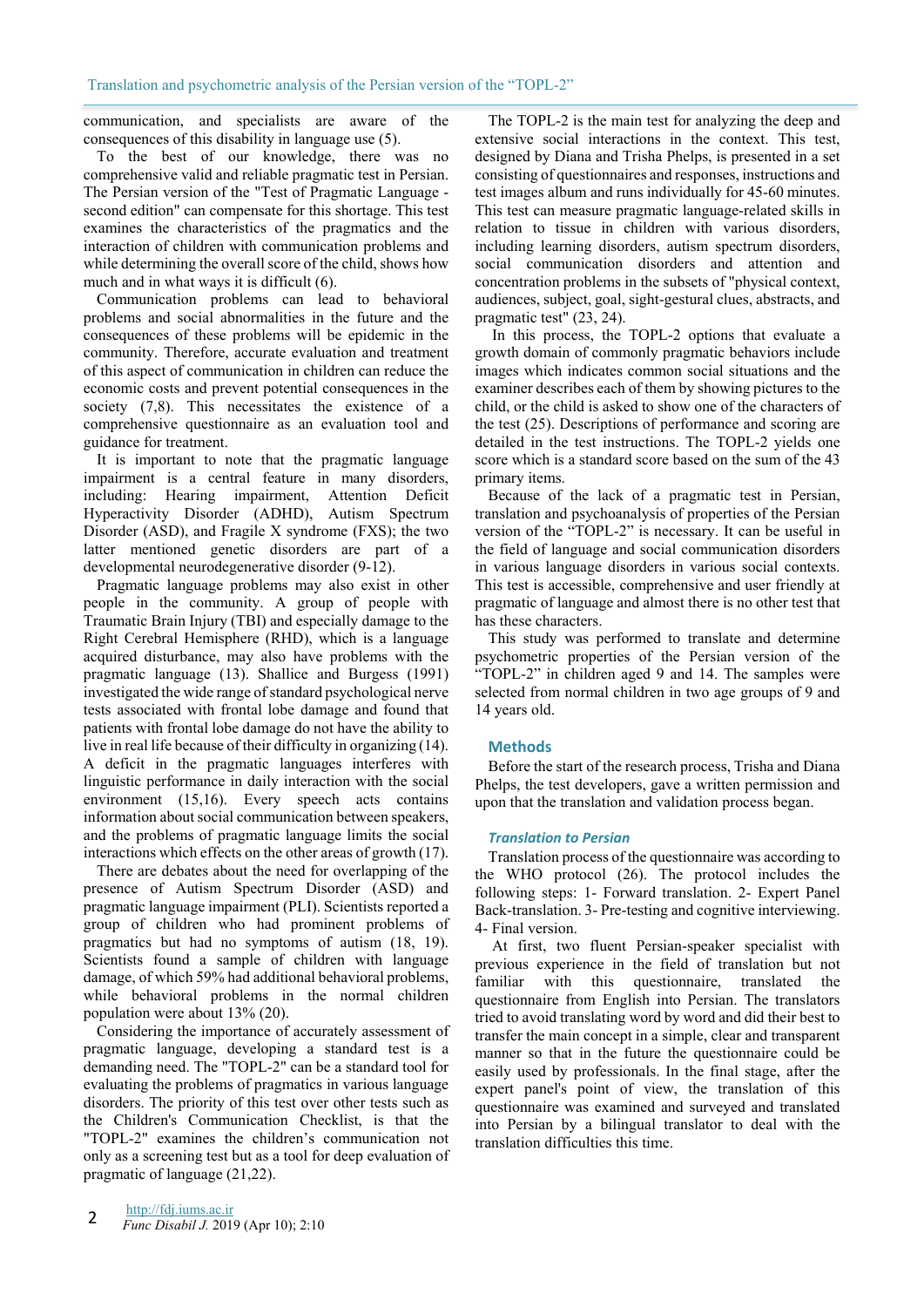# *Content validity*

*Face validity* 

To assess the content validity, the views of 15 speech and language pathologists with at least 5 years of scientific and clinical work were used. 8 had PhD degree and 2 were PhD students and 5 had Master's Degree in Speech and Language Pathology.

Content validity was measured based on Content Validity Index (CVI) and Content Validity Rate (CVR). The CVR or Lawshe method is a quantitative method for evaluating content validity and is widely used. The group of experts looked at the importance, clarity, simplicity and relevance of each question. The questions of CVI get score of more than 0.79 are accepted (27, 28).

At this stage, the translated questionnaire was administered to 100 child students aged 9 and 14 years to evaluate the construct validity. Before completing the questionnaire, the letter of consent was signed by the parents or school principal. Subjects were selected from 5th, 8th and 15th Tehran's district schools. The questionnaire was completed by the therapist through interviewing the child.

Impact Score was used to investigate the structural validity. Participants rated the test points. First, by summing the scores of one item and dividing this number to the number of participants, which was 15, the mean scores for each item were calculated. Then, the mean scores for each item in which the participants gave them a score of 4 and 5 were reviewed. The Impact Score must be a value equal to or greater than 1.5 to be acceptable (29).

# **Results**

In clauses 1, 3, 4, 6, 7, 9, 12, 17, there was a good

| Variables | Number                          | Percentage |
|-----------|---------------------------------|------------|
| Ages      | 9 and 14 years                  | 100        |
| Sex       | Girl and Boy                    | 50         |
| Education | Elementary and secondary school | 50         |

| Table 2. Face validity results                             |                     |
|------------------------------------------------------------|---------------------|
| Item                                                       | <b>Impact Score</b> |
| 1-The doctor's office                                      | 4.8                 |
| 2- Painting a picture                                      | 4.6                 |
| 3- The restaurant                                          | 4.53                |
| 4- Going to the movies                                     | 4.6                 |
| 5- The scary movie                                         | 4.7                 |
| 6- Picking up Kate                                         | 4.7                 |
| 7- The store                                               | 4.8                 |
| 8- The friends                                             | 4.6                 |
| 9- Talking to the teacher                                  | 4.53                |
| 10- playing and wrestling                                  | 4.6                 |
| 11- The football game                                      | 4.7                 |
| 12- The cookies                                            | 4.7                 |
| 13- The interruption                                       | 4.7                 |
| 14- The game                                               | 4.8                 |
| 15- The teacher                                            | 4.6                 |
| 16- The night party                                        | 4.8                 |
| 17- The library                                            | 4.53                |
| 18- How is an umbrella like a tent?                        | 4.7                 |
| 19- Wet cement                                             | 4.6                 |
| 20- You can't judge a book by its cover.                   | 4.7                 |
| 21- How is a road map like a recipe?                       | 4.6                 |
| 22- The sandwiches                                         | 4.8                 |
| 23- Into each life some rain must fall                     | 4.53                |
| 24- Talking to the counselor                               | 4.6                 |
| 25- The sailboat race                                      | 4.8                 |
| 26- You have to crawl before you can walk                  | 4.8                 |
| 27- The new Rollerblades                                   | 4.6                 |
| 28- The card game                                          | 4.7                 |
| 29- Too many queen bees and not enough worker bees.        | 4.8                 |
| 30- Talking about a friend                                 | 4.7                 |
| 31- Talking about summer vacation                          | 4.6                 |
| 32- The neighbor's tools                                   | 4.6                 |
| 33- Picking up the markers                                 | 4.7                 |
| 34- The secret                                             | 4.6                 |
| 35- Hanging up pictures                                    | 4.7                 |
| 36- The movies                                             | 4.7                 |
| 37- Sharing the markers                                    | 4.8                 |
| 38- How is a blanket like grass?                           | 4.8                 |
| 39- Convince them to be friend again.                      | 4.53                |
| 40- Look to me like you are shooting yourself in the foot. | 4.6                 |
| 41- How is a tire like a shoe?                             | 4.8                 |
| 42- All the glitters are not gold.                         | 4.6                 |
| 43- A strong tree bends in the wind.                       | 4.8                 |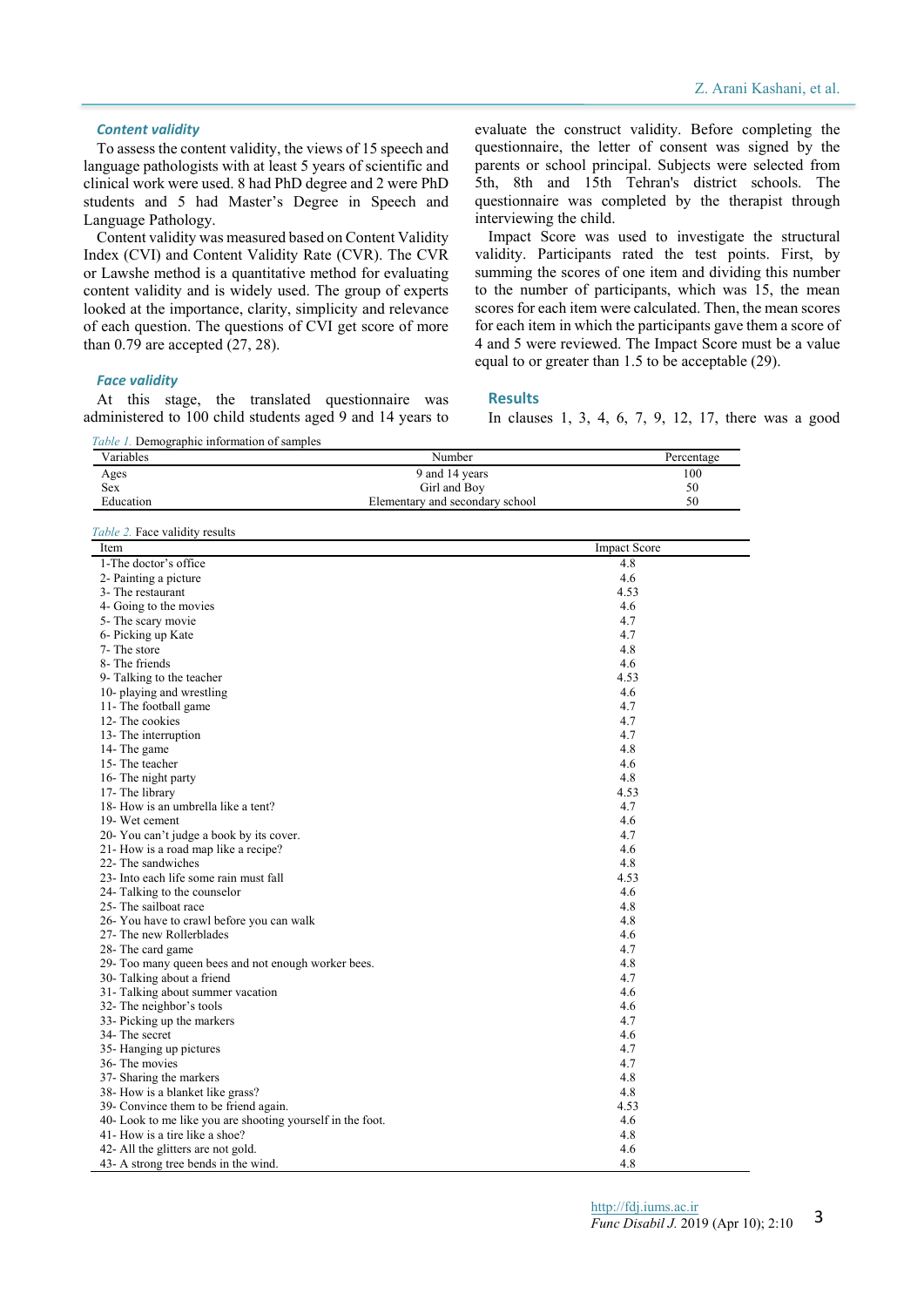| Table 3. CVI & CVR results                                |              |              |  |  |
|-----------------------------------------------------------|--------------|--------------|--|--|
| Item                                                      | <b>CVI</b>   | <b>CVR</b>   |  |  |
| 1-The doctor's office                                     | $\mathbf{1}$ | 1            |  |  |
| 2- Painting a picture                                     | 1            | 0.73         |  |  |
| 3- The restaurant                                         | 1            | 0.6          |  |  |
| 4- Going to the movies                                    | 1            | 0.6          |  |  |
| 5- The scary movie                                        | 1            | 0.86         |  |  |
| 6- Picking up Kate                                        | 1            | 1            |  |  |
| 7- The store                                              | 1            | 0.73         |  |  |
| 8- The friends                                            | 1            | 1            |  |  |
| 9- Talking to the teacher                                 | 1            | 0.6          |  |  |
| 10- playing and wrestling                                 | 0.93         | 0.73         |  |  |
| 11- The football game                                     | 0.93         | 0.86         |  |  |
| 12- The cookies                                           | 0.93         | 0.86         |  |  |
| 13- The interruption                                      | 1            | 1            |  |  |
| 14- The game                                              | 1            | 0.73         |  |  |
| 15- The teacher                                           | 1            | 0.86         |  |  |
| 16- The night party                                       | 1            | 0.86         |  |  |
| 17- The library                                           | 1            | 0.73         |  |  |
| 18- How is an umbrella like a tent?                       | 0.93         | 0.86         |  |  |
| 19- Wet cement                                            | 1            | 0.86         |  |  |
| 20- You cannot judge a book by its cover                  | 0.93         | 0.73         |  |  |
| 21- How is a road map like a recipe?                      | 0.93         | 0.86         |  |  |
| 22- The sandwiches                                        | 0.93         | 1            |  |  |
| 23- Into each life some rain must fall                    | 0.93         | 1            |  |  |
| 24- Talking to the counselor                              | 0.86         | 0.86         |  |  |
| 25- The sailboat race                                     | 0.8          | $\mathbf{1}$ |  |  |
| 26- You have to crawl before you can walk                 | 1            | 0.86         |  |  |
| 27- The new Rollerblades                                  | 1            | 1            |  |  |
| 28- The card game                                         | 1            | 0.86         |  |  |
| 29- Too many queen bees and not enough worker bees.       | 0.93         | 0.73         |  |  |
| 30- Talking about a friend                                | 0.93         | 1            |  |  |
| 31- Talking about summer vacation                         | 1            | 0.86         |  |  |
| 32- The neighbor's tools                                  | 1            | 1            |  |  |
| 33- Picking up the markers                                | 1            | 0.73         |  |  |
| 34- The secret                                            | 1            | 0.73         |  |  |
| 35-Hanging up pictures                                    | 0.86         | 0.86         |  |  |
| 36- The movies                                            | 1            | 1            |  |  |
| 37- Sharing the markers                                   | 0.93         | 0.86         |  |  |
| 38- How is a blanket like grass?                          | 0.86         | 0.86         |  |  |
| 39- Convince them to be friend again.                     | 0.93         | $\mathbf{1}$ |  |  |
| 40-Look to me like you are shooting yourself in the foot. | 0.86         | 0.86         |  |  |
| 41- How is a tire like a shoe?                            | 0.86         | 0.86         |  |  |
| 42- All the glitters are not gold.                        | 0.93         | 0.86         |  |  |
| 43- A strong tree bends in the wind.                      | 0.93         | 0.73         |  |  |

agreement between the interpreter and the group of experts. The demographic characteristics of the participating children are shown in Table 1. According to the expert panel; some variations were introduced in some items. Face validity results are given in Table 2. Table 3 represents the CVR and CVI method. Based on Lawshe's method, a score of 0.49 or above is needed to verify each item's CVR, while 0.79 or more is required for CVI.

The result of face validity is shown in Table 2 and Table 3 represents the CVR and CVI results. Our sample consisted of 15 professionals, therefore, based on Lawshe's method, a score of 0.49 or above is needed to verify each item's CVR, while 0.79 or more is required for CVI.

## **Discussion**

This test has been translated into target languages in Arabic, French, and Portuguese, and has been performed for validity, reliability and localization (30-32). Most of the conceptual differences in TOPL-2 Persian version were due to the presence of proverbs and terms. The terms and proverbs such as "A strong tree bends in the wind", "You have to crawl before you can walk", "You can't judge a book by its cover" and "Into each life some rain must fall" were translated into Persian in accordance of experts' opinions. The English names of characters in the text of the questionnaire were changed into Persian names. According to the experts' opinions, a number of translated sentences changed into fluent Persian.

In assessing the structure validity, all the items obtained the required score indicating the items were simple and important. The results showed that all of the items have high content validity and there were no items without required score.

In every society, there are children and people who are affected due to various communication disorders and need accurate evaluation and treatment of pragmatic language skills. This test can help to the advancement of children in other fields of study, future work and life.

The research limitations include lack of participation or lack of availability of a number of expert participants and the lack of accountability of a number of them in completing the validity tests. It is recommended for future studies to validate the scale among other persons (6-18 years) and compare the results with the current studies.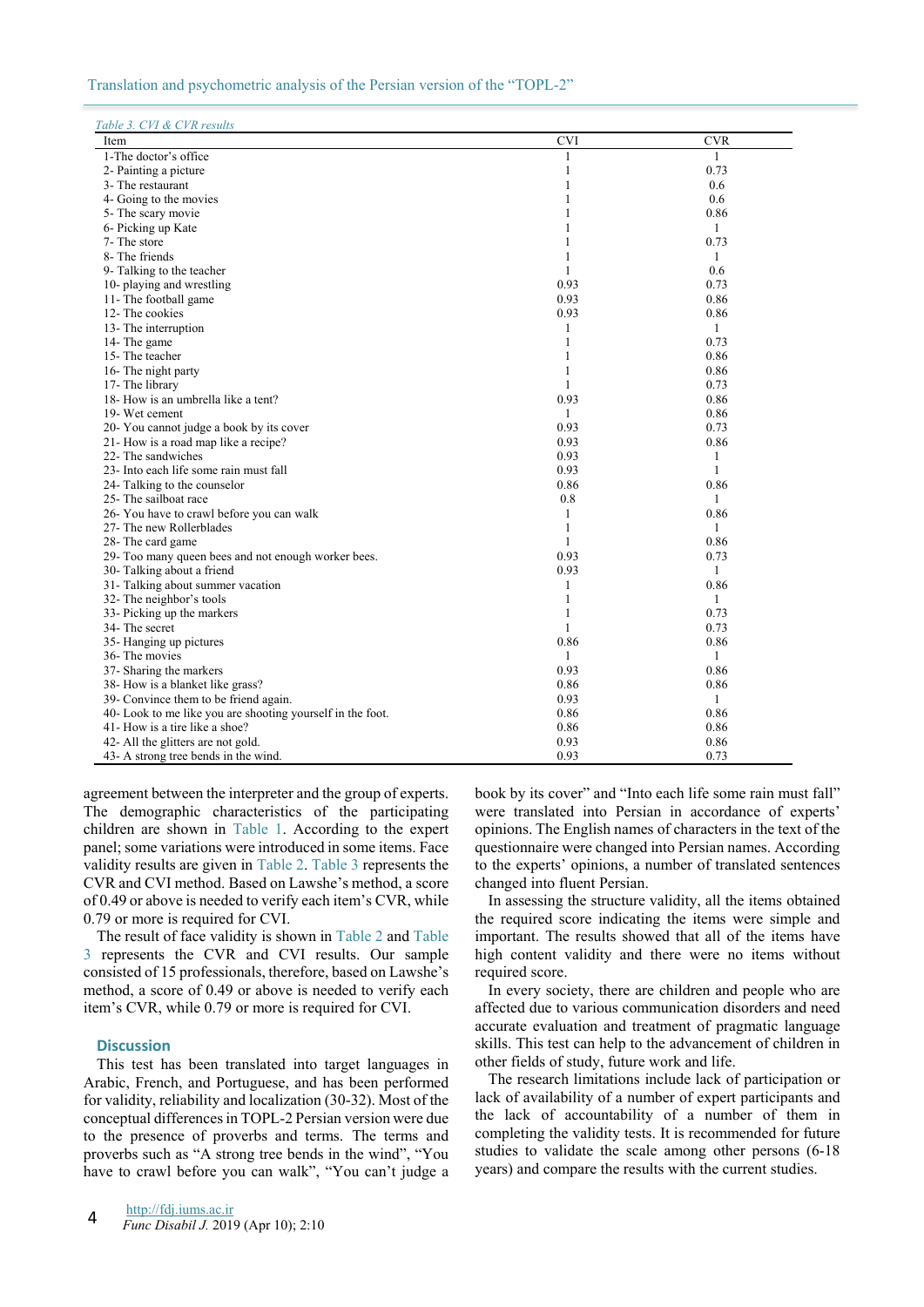# **Conclusion**

In general, based on statistical results, the Persian version of the "TOPL-2" has an acceptable and appropriate content structure and validity. According to the best of our knowledge, there is no other comparable test in Persian in pragmatic language and communication dealing with interactive features of children and communication disorders. The normalized questionnaire can be used in clinical environments as well as in pre-schools to examine children with communication disorders.

## **Acknowledgment**

We appreciate the assistance of all who helped with this study, especially the Research Committee of the Tehran Education Directorate and those who kindly participated in this study by all manner of means.

This article is the result of a Master dissertation defended in Speech Therapy Department of the Iran University of Medical Sciences, Tehran, Iran.

#### *Conflict of Interests*

The authors declare that they have no competing interests.

#### **References**

- 1. Damico J, Oller Jr JW. Pragmatic versus morphological/syntactic criteria for language referrals. Lang Speech Hear Serv Sch. 1980;11(2):85-94.
- 2. Dore J. A pragmatic description of early language development. J Psycholinguist Res. 1974;3(4):343-50.
- 3. Baldwin DA, Tomasello M. Word learning: A window on early pragmatic understanding. 1998.
- 4. Strawson PF. Intention and convention in speech acts. The Philosoph Review. 1964;73(4):439-60.
- 5. Bishop DV. Pragmatic language impairment: A correlate of SLI, a distinct subgroup, or part of the autistic continuum? Speech and language impairments in children: Psychology Press; 2014. p. 113-28.
- 6. Philofsky A, Fidler DJ, Hepburn S. Pragmatic language profiles of school-age children with autism spectrum disorders and Williams syndrome. J Speech Lang Pathol Appl Behav Anal. 2007;16(4):368- 380
- 7. Clegg J, Hollis C, Mawhood L, Rutter M. Developmental language disorders–a follow‐up in later adult life. Cognitive, language and psychosocial outcomes. Child Psychol Psychiatry Review. 2005;46  $(2):128-49$ .
- 8. Van Daal J, Verhoeven L, Van Balkom H. Behaviour problems in children with language impairment. Child Psychol Psychiatry Review. 2007;48(11):1139-47.
- 9. Baron-Cohen S. Social and pragmatic deficits in autism: Cognitive or affective? Rev J Autism Dev Disord. 1988;18(3):379-402.
- 10. Leonard MA, Milich R, Lorch EP. The role of pragmatic language use in mediating the relation between hyperactivity and inattention and social skills problems. J. Speech Lang Hear Res. 2011;54(2):567-579.
- 11. Sudhalter V, Scarborough HS, Cohen IL. Syntactic delay and pragmatic deviance in the language of fragile X males. Am J Med Genet A. 1991;38(2-3):493-7.
- 12. Dudley-Marling C. The pragmatic skills of learning disabled children: A review. Learn Disabil. 1985;18(4):193-9.
- 13. Siegal M, Carrington J, Radel M. Theory of mind and pragmatic understanding following right hemisphere damage. Brain Lang. 1996;53(1):40-50.
- 14. Shallice T, Burgess PW. Deficits in strategy application following frontal lobe damage in man. Brain.  $1991;114(2):727-41$ .
- 15. Brown P, Levinson SC. Universals in language usage: Politeness phenomena. Questions and politeness: Strategies in social interaction: Cambridge University Press; 1978. p. 56-311.
- 16. Kaplan JA, Brownell HH, Jacobs JR, Gardner H. The effects of right hemisphere damage on the pragmatic interpretation of conversational

remarks. Brain Lang. 1990;38(2):315-33.

- 17. McDonald S, Van Sommers P. Pragmatic language skills alter closed head injury: Ability to negotiate requests. Cogn Neuropsychol. 1993;10(4):297-315.
- 18. Bishop DV, Adams C. Conversational characteristics of children with semantic-pragmatic disorder. II: What features lead to a judgement of inappropriacy? Int J Lang Commun Disord. 1989;24(3):241-63.
- 19. Bishop DV. Autism, Asperger's syndrome and semantic-pragmatic disorder: Where are the boundaries? Br J Disord Commun. 1989;24(2):107-21.
- 20. Andersen Helland W, Heimann M. Assessment of pragmatic language impairment in children referred to psychiatric services: A pilot study of the Children's Communication Checklist in a Norwegian sample.

Logoped Phoniatr Vocol. 2007;32(1):23-30.

- 21. Volden J, Phillips L. Measuring pragmatic language in speakers with autism spectrum disorders: Comparing the Children's Communication Checklist—2 and the Test of Pragmatic Language. Am J Speech Lang Pathol. 2010;19(3):204-212.
- 22. Bishop DV. Development of the Children's Communication Checklist (CCC): A method for assessing qualitative aspects of communicative impairment in children. J Child Psychol Psychiatry. 1998;39(6):879-91.
- 23. Taguchi N. Cognition, language contact, and the development of pragmatic comprehension in a study‐abroad context. Language learning. 2008;58(1):33-71.
- 24. Enfield NJ, Kita S, De Ruiter JP. Primary and secondary pragmatic functions of pointing gestures. J Pragmat. 2007;39(10):1722-41.
- 25. Prutting CA, Kittchner DM. A clinical appraisal of the pragmatic aspects of language. Journal of Speech and hearing Disorders. 1987;52(2):105-19.
- 26. Jaaskelainen R. Focus on methodology in think-aloud studies on translating. Benjamins Translation Library. 2000;37:71-82.
- 27. Lynn MR. Determination and quantification of content validity. Int J Nurs Res. 1986; 26(2):398–410.
- 28. Wilson FR, Pan W, Schumsky DA. Recalculation of the critical values for Lawshe's content validity ratio. Meas Eval Couns Dev. 2012;45(3):197-210.
- 29. Nevo B. Face validity revisited. J Educ Meas. 1985;22(4):287-93.
- 30. Closset S, Henry L. Validation qualitative du TOPL-2 version francaise. 1985;22(4):287-293.
- 31. Alduais A, Shoeib R, Al-Hammadi FS, Al-Malki KH, Alenezi FH. Measuring pragmatic language in children with developmental dysphasia: comparing results of Arabic versions of TOPL-2 and CELF-4 (PP and ORS subtests). Int J Engl Linguist (IJL). 2012;4(2):475-94.
- 32. Carvalho CAFd, Lúcio PS, Ávila CRBd, editors. Psychometric
- equivalence of the Brazilian version of the Test of Pragmatic Language 2-TOPL-2. CoDAS; 2015: SciELO Brasil.